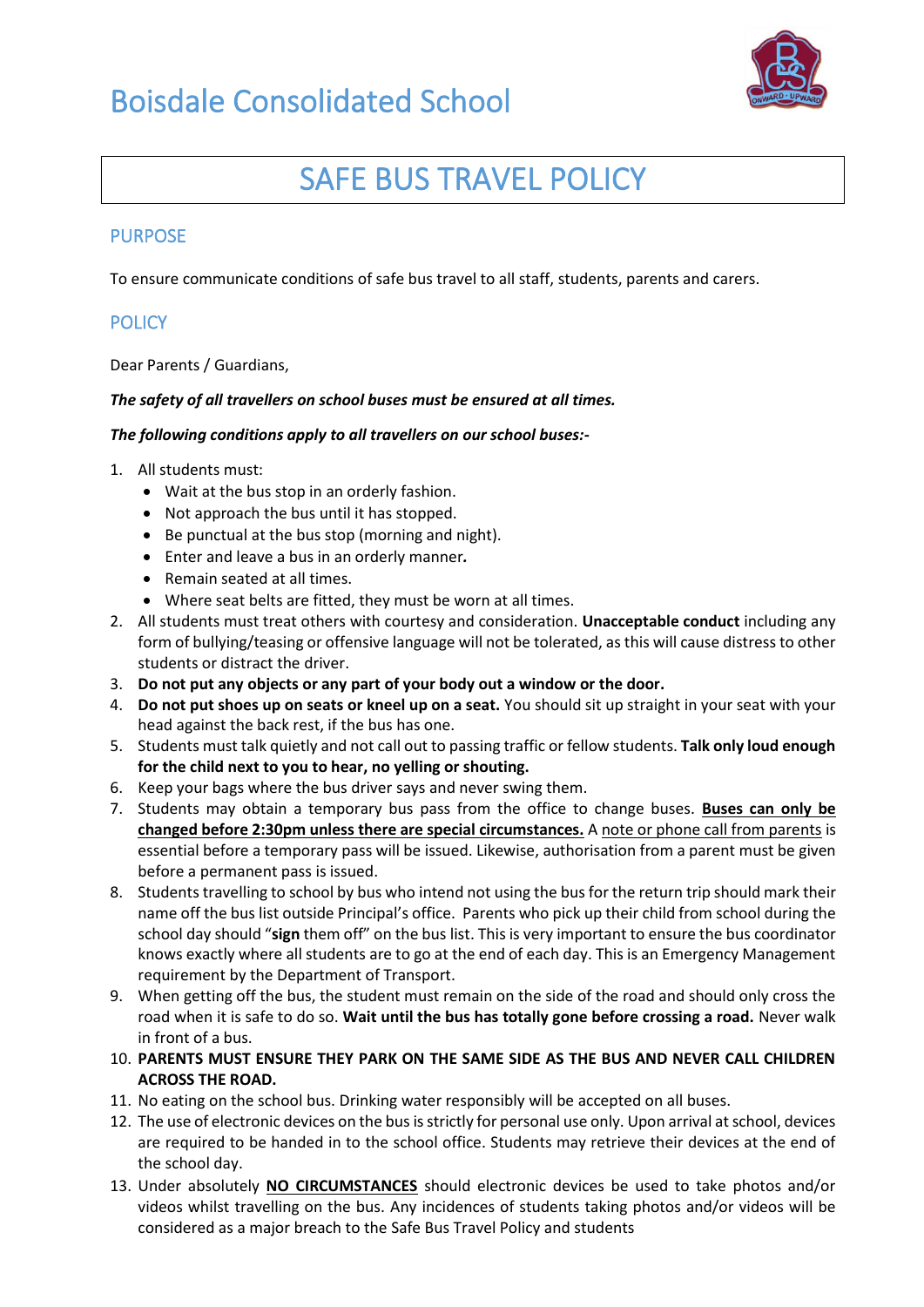

# Boisdale Consolidated School

### BUS BEHAVIOUR PROCESS

**School bus travel is a privilege and not a right. Incidents of breaches to this agreement will be recorded and appropriate action will be taken as outlined below.** 

**Step 1** – The Principal will discuss breaches to the agreement with students. Appropriate mediation and interventions will be put into place and parents/caregivers may be informed of the incident depending on its severity.

**Step 2 –** A second breach to the agreement would involve further discussions between the Principal, students involved and parents/caregivers. An appropriate consequence would also be put into place as a result of these discussions.

**Step 3 –** A third and any further breaches to the agreement thereafter would involve students being removed from the bus for a designated period of time. Discussions would also take place between the Principal, the students involved and parents/caregivers in regards to an individual bus behaviour plan.

**Please note that incidents that are considered to be major breaches of the policy may result in an immediate escalation to Step 3 where students will not be permitted on the bus for a designated and/or indefinite period of time.**

*Students must raise any concerns firstly with the bus captain and then the driver. The teacher on duty needs to be informed of any issues promptly.*

*Please read and sign below confirming that you have read and accept the above conditions:*

| STUDENT NAME:                                                                 | DATE: |
|-------------------------------------------------------------------------------|-------|
| STUDENT SIGNATURE:<br><u> 1980 - Jan Stein Stein, Amerikaansk politiker (</u> |       |
| PARENT / GUARDIAN NAME:                                                       |       |
| PARENT / GUARDIAN SIGNATURE:                                                  |       |